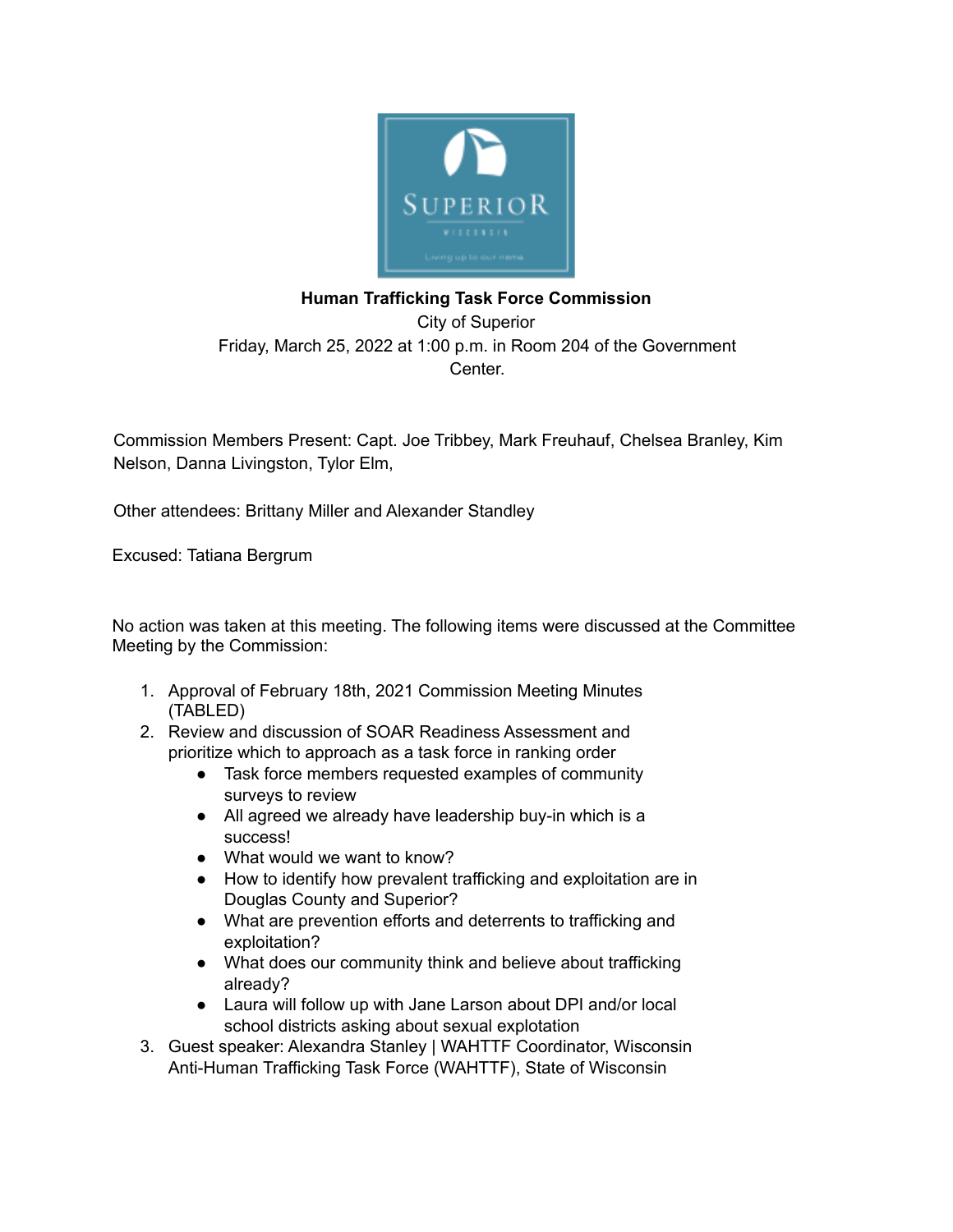Department of Justice, Division of Criminal Investigation

- Three year federal grant from ECM
- Co-leader law enforcement and victim service providers (DOJ and Project Respect also two other sub agencies in Dane County)
- FY 20 Task Force funded
- Hiring special agent in Wasasu to be hired
- Goal is grow a statewide task force
- One of the grant requirements is to create protocols and internal structural processes including subcommittees for victim services, law enforcement, labor focused, build a victim services network, community assessments
- Conduct community service to address the vulnerabilities to find out what's going on the ground and create opportunities to address them
- Conduct info gathering sessions-conducted a listening session which Tatiana and Laura in Northwest (May is the next one for another part of Wisconsin)
- Discover needs from service providers
- Publish a final report on a website when concluded
- Goal is to be informed by tribal communities, law enforcement, and victim service providers or other organizations
- Their task force does not include greater Milwaukee area due to already having a robust task force
- Goals:
	- to create evidence based victim service responses with data collect protocols
	- robust victim service providers network
	- provide training and technical assistance (law enforcement, community agencies, prosecutors-identify, know who to refer to, knowledge)
- Training opportunity "Human Trafficking School" for law enforcement attendees only but run by victim service providers July 25-29th in Wasasu. (30 participants)
- John Myer is a trainer in Eau Claire, Wisconsin that could conduct training with fire departments
- Looking at development of a website and quarterly newsletter
- 4. Other matters brought before the Commission or agency updates (any members)
- 5. NEXT MEETING IS ON FRIDAY, APRIL 22nd from 1-2 PM due to Good Friday on Friday, April 15th.

Meeting was adjourned at 1:57 PM

## **Minutes respectfully submitted by**

**Laura Gapske**